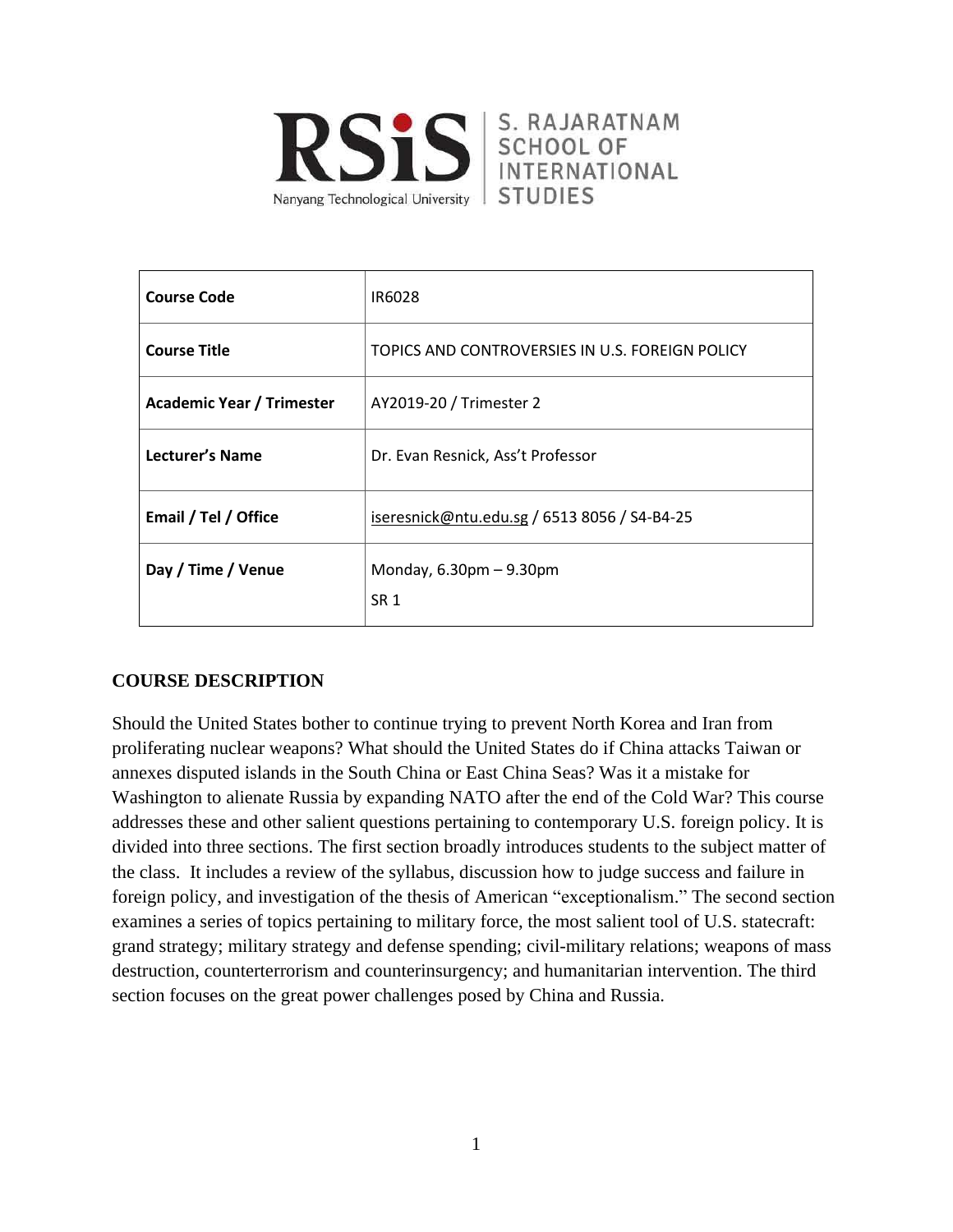# **COURSE REQUIREMENTS**

This course presupposes an elementary familiarity with the history of U.S. foreign relations and the rudiments of the U.S. foreign policymaking process. If you feel that need to brush up on these subjects, I strongly recommend that you read the following: Bruce Jentleson, *American Foreign Policy: The Dynamics of Choice in the 21st Century* (Norton, 2014), Ch's 2 & 4-6 (pp. 27-55; 89-214). This book is available at the RSIS Library.

The final course grade will be based on the following:

\*General seminar participation (15%)

\*Outline for guided research paper (5%)

\*Guided research paper (40%)

\*Closed book final examination (40%)

## General seminar participation

This class allocates an extremely large percentage of the final grade (15%) to class participation. This is because it is a seminar course, not a lecture course, in which the students are expected to dominate class discussions and debates. The professor's job is merely to set the agenda and help guide the discussion. To facilitate discussion**,** *STUDENTS ARE STRICTLY PROHIBITED FROM USING LAPTOP COMPUTERS, ELECTRONIC TABLETS, AND CELL PHONES DURING CLASS DISCUSSIONS.* Virtually all of the notes that you will have to take in this course will be taken outside of class while you do the readings, not in class while you are discussing them. In class, you will only need a pen and paper to jot down the occasional question, comment, or insight.

In order for the seminar to be productive, rather than a waste of everyone's time, *ALL STUDENTS MUST CONTRIBUTE FREQUENTLY AND POSITIVELY TO THE CLASS DISCUSSIONS AND DEBATES.* To contribute frequently means that each student must speak publicly every single week, not merely a few times over the course of the trimester. Students that do not speak often in class are free riders on those that do. To contribute positively means that each student must be familiar with the arguments found in the required readings before showing up for class. A student that speaks without having done the week's readings is merely distracting from the task at hand, which is to assess the readings and not pontificate about the issues under discussion in an uninformed manner (informed pontificating is acceptable). I have carefully kept the maximum required weekly readings at about 50-80 pages, which means there is no excuse for students not to do *all of the readings* before class.

I will begin each session by introducing the topic of the day and distributing a short handout (oped, newspaper article, speech, government document, etc.) that is intended to facilitate a free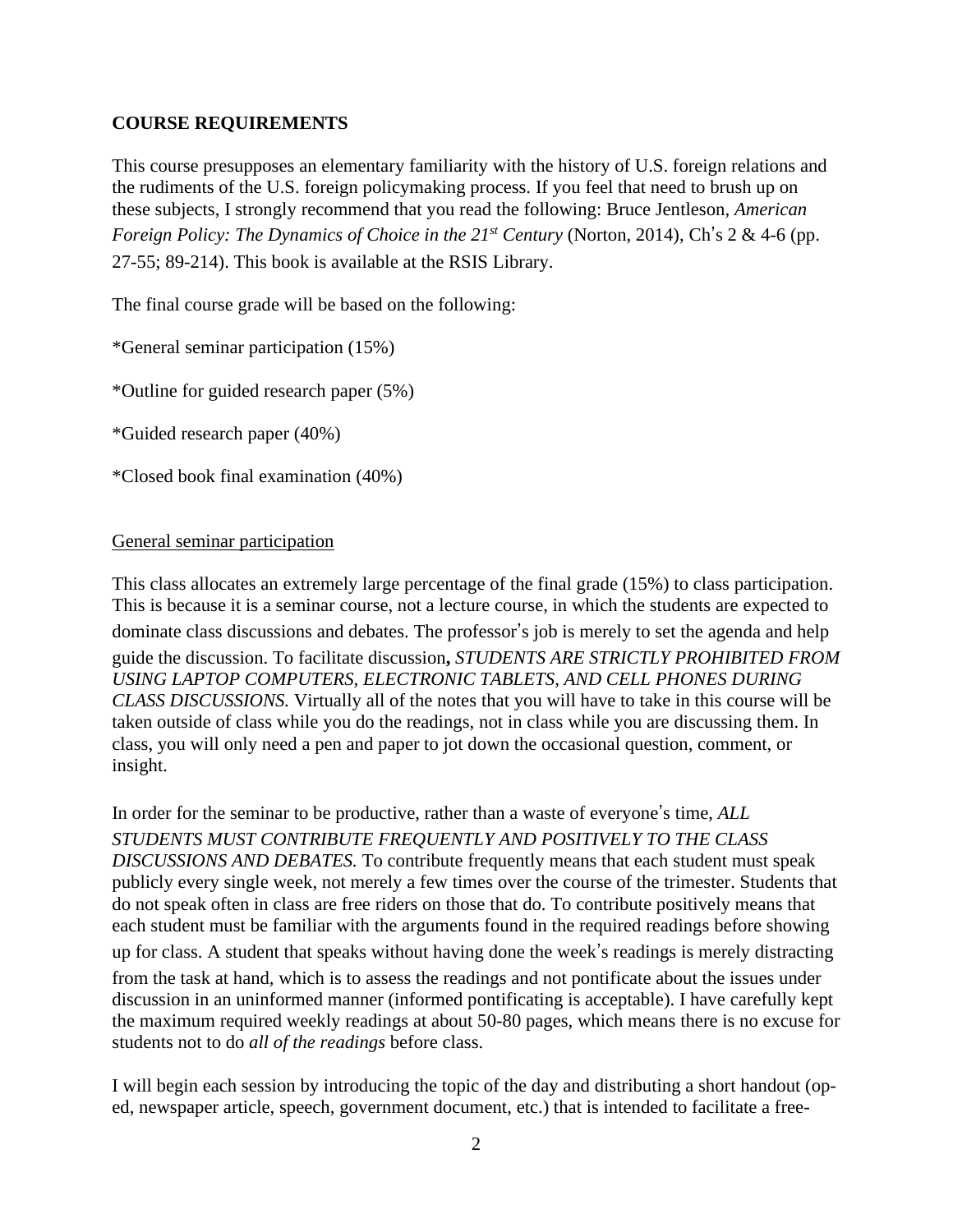ranging discussion of the assigned readings. During that time, the class will focus on the four discussion questions listed in the syllabus above the week's required readings. During some sessions, as indicated in the syllabus, the discussion will be truncated in order to make time for an in-class film. The contents of the films will be fair game for the final examination.

## Closed book final examination

The final examination, which will be held during the concluding week of the trimester (Week #13), will test students' knowledge of the course materials. It will consist of two parts. The first part will require students to briefly define and explain the significance of 2 (out of 4) key terms and concepts  $(2 \times 4 \text{ points} \text{ apiece} = 8 \text{ points})$ . The second part requires students to answer 2 (out of 4) longer form essay questions (2 x 16 points apiece  $=$  32 points). During the review session (Week #12) I will distribute a study sheet which will include a list of key terms and essay questions from which I will construct the final exam.

## Guided research paper and outline

The research paper will be due at the commencement of class in Week #11 and will consist of a 5000-6000 word essay that answers the following question:

Select a historical case study in which the United States attempted to exercise influence over a state (or states or non-state actor) and assess the degree to which that influence attempt was successful. In your essay, you must employ the analytical framework for evaluating success and failure in foreign policy that is proposed in David A. Baldwin, "Success and Failure in Foreign

# Policy," *Annual Review of Political Science* (2000), pp. 167-182.

An influence attempt constitutes the attempt by one state to modify or perpetuate the behavior of another state (or non-state actor) via the use of one or more techniques of statecraft, i.e., diplomacy, economic statecraft, military statecraft, propaganda, covert action, etc. Many influence attempts involve the simultaneous or sequential use of various techniques of statecraft. For example, coercive diplomacy often involves the simultaneous or nearsimultaneous use of diplomatic threats and the demonstrative use of military force to persuade a target to change its behavior. As a result, the specific influence attempt you select can either be narrow or wide in scope. An example of a narrowly-gauged influence attempt was the George H. W. Bush Administration's sale of F-16 fighter jets to Taiwan in 1992. An example of a widegauged influence attempt was the U.S. war in Iraq (2003-2011).

Importantly, influence attempts may consist of negative sanctions (i.e., the use of threats and/or punishments), positive sanctions (i.e., the use of promises and/or rewards), or a combination of the two (i.e., "carrots-and-sticks").

To help students that are experiencing trouble finding a specific topic for their papers, I have placed the following historical surveys of U.S. foreign policy on reserve at the RSIS Library for their perusal: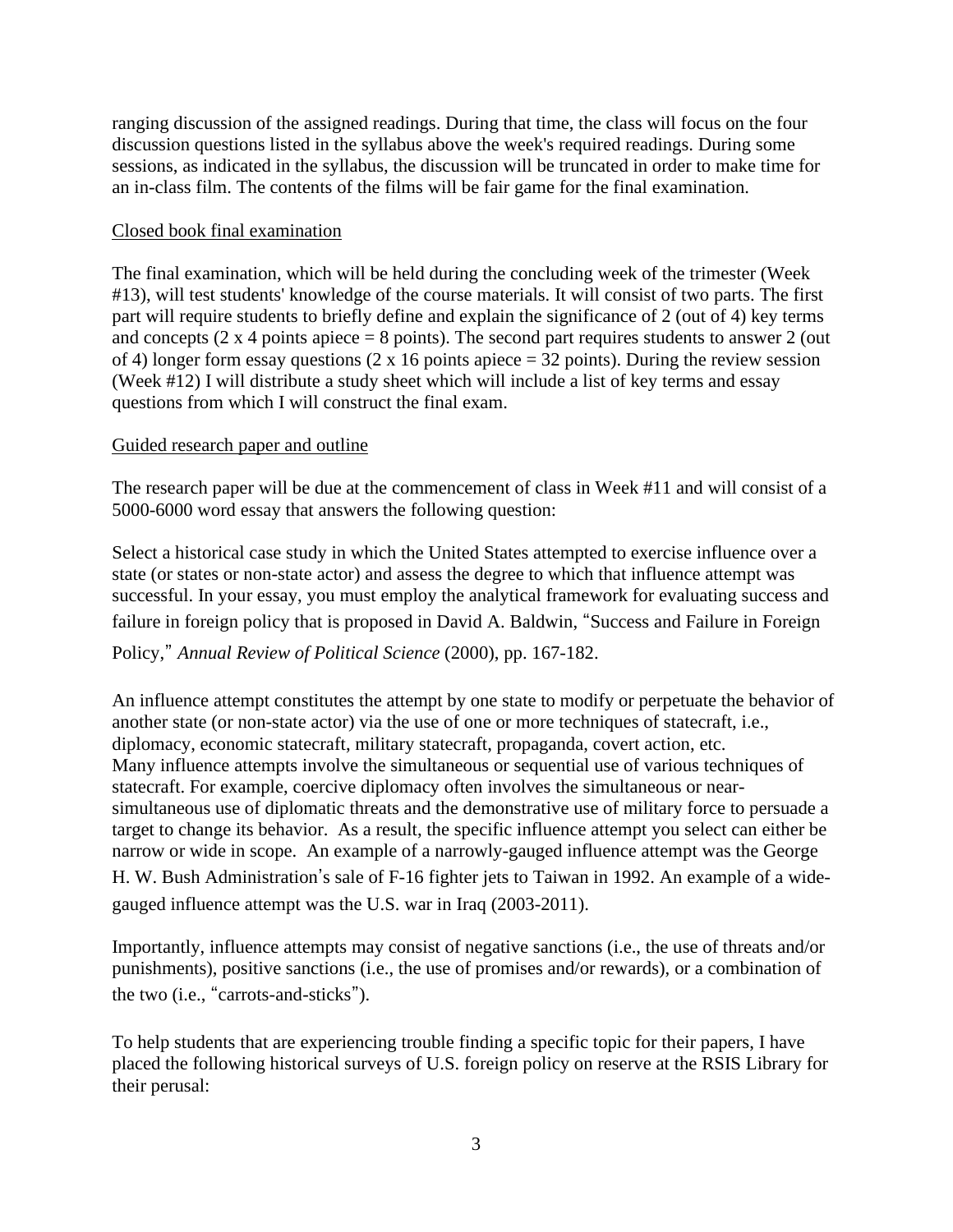\*Warren I. Cohen, ed., *The New Cambridge History of American Foreign Relations*, Vol's 1-4 (New York: 2013).

Vol. 1: William E. Weeks, *Dimensions of the Early American Empire, 1754-1865* Vol. 2: Walter LaFeber, *The American Search for Opportunity, 1865-1913* Vol. 3: Akira Iriye, *The Globalizing of America, 1913-1945* Vol. 4: Warren I. Cohen, *Challenges to American Primacy: 1945 to the Present*

\*George Herring, *From Colony to Superpower: U.S. Foreign Relations Since 1776* (Oxford University Press, 2008).

A partial list of periodicals that are likely to have useful articles for various topics follows:

Academic Journals:

*World Politics International Security Diplomatic History Diplomacy and Statecraft Security Studies Cold War History Journal of Strategic Studies Journal of Cold War Studies Texas National Security Review Armed Forces and Society Peacekeeping International Journal of Intelligence and Counterintelligence Intelligence and National Security International Organization International Studies Quarterly Foreign Policy Analysis European Journal of International Relations European Journal of International Security Journal of Global Security Studies*

Policy Journals: *Foreign Affairs The National Interest The American Interest Survival Washington Quarterly Foreign Policy Orbis Commentary World Policy Journal World Affairs*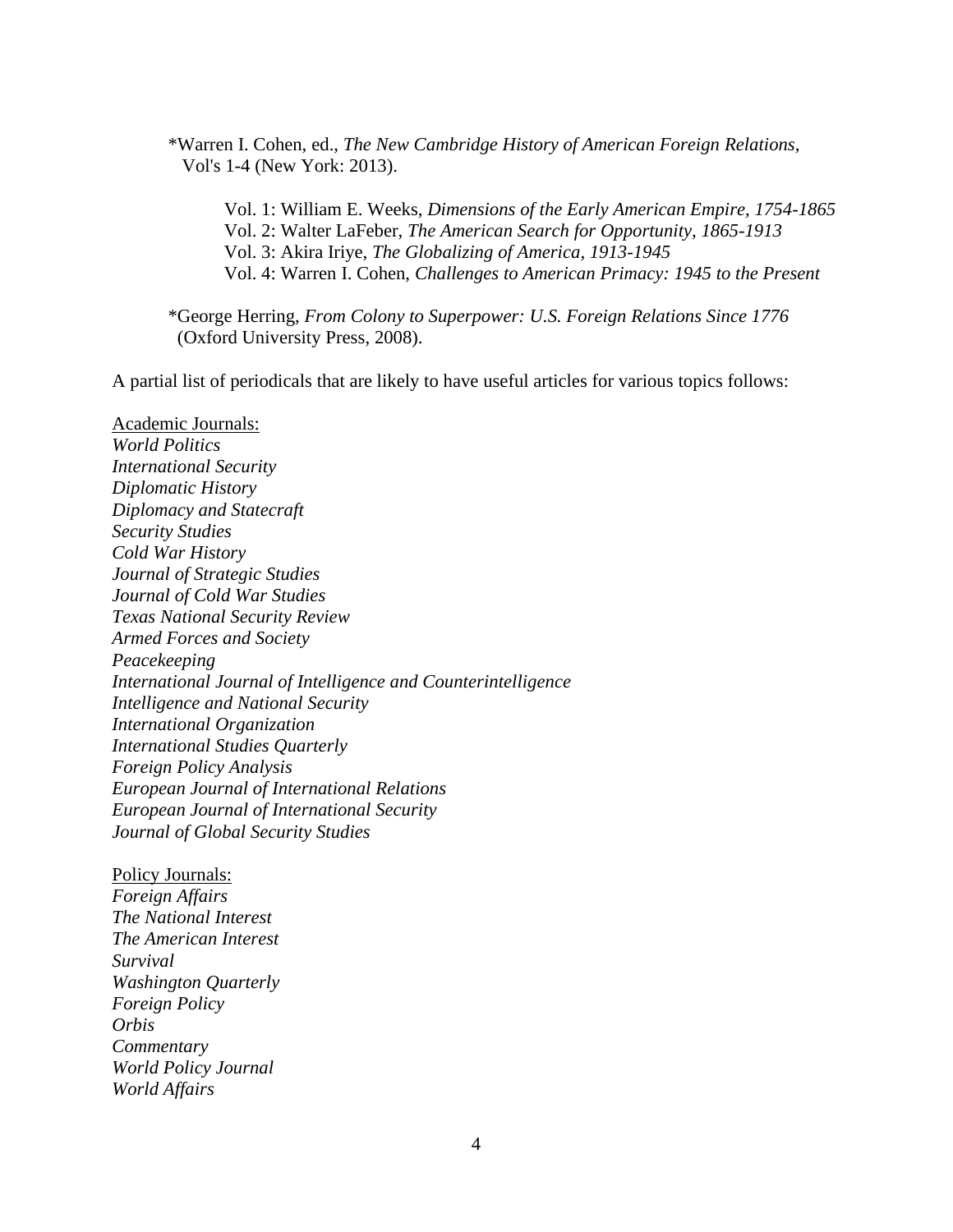#### *International Affairs*

Specialized Professional and Trade Journals: *Naval War College Review Parameters: Journal of the Army War College Military Review Army Airpower Journal Strategic Studies Quarterly JFQ: Joint Forces Quarterly Armed Forces Journal Defense and Aerospace Week Defense News Inside the Pentagon Jane's Defense Weekly Studies in Intelligence RUSI Journal*

#### Primary Sources:

*New York Times [NTU databases: LexisNexis Academic Universe] Wall Street Journal [Lexis] Washington Post [Lexis] Digital National Security Archive* [<http://nsarchive.chadwyck.com/marketing/index.jsp>](http://nsarchive.chadwyck.com/marketing/index.jsp). *Foreign Relations of the United States (FRUS) Diplomatic Papers [<https://history.state.gov/historicaldocuments>](https://history.state.gov/historicaldocuments).*

Students must include references to all ideas that are not their own, in the form of footnotes (I prefer footnotes to endnotes or in-text citations). For a model of how footnotes should look, students should emulate the style used in the following article from the academic journal *International Security*, which I have assigned in Week #10: Michael Beckley, "China's Century? Why America's Edge Will Endure," *International Security*, 36, No. 3 (Winter 2011/12), pp. 41- 78. This style of referencing obviates the need to include a separate bibliography at the end of the essay. *IF YOU DO NOT SCRUPULOUSLY INCLUDE PRECISE CITATIONS TO EVERY IDEA THAT IS NOT YOUR OWN, YOU ARE COMMITTING ACADEMIC PLAGIARISM, WHICH WILL RESULT IN A GRADE OF ZERO ON THE ASSIGNMENT.*

Students must be very careful in selecting source material for their papers. Although there are many acceptable primary and secondary sources that can be accessed via the internet, there are also many internet sources of dubious, trivial, and unreliable character. In using the internet as a search tool, students should be careful to glean only valid source material, such as published newspaper, magazine, and journal articles, as well as declassified government documents. Under no circumstances should students use Wikipedia articles as source material for their essays, though Wikipedia articles may be used preliminarily in order to direct students to better sources for the topics they are researching.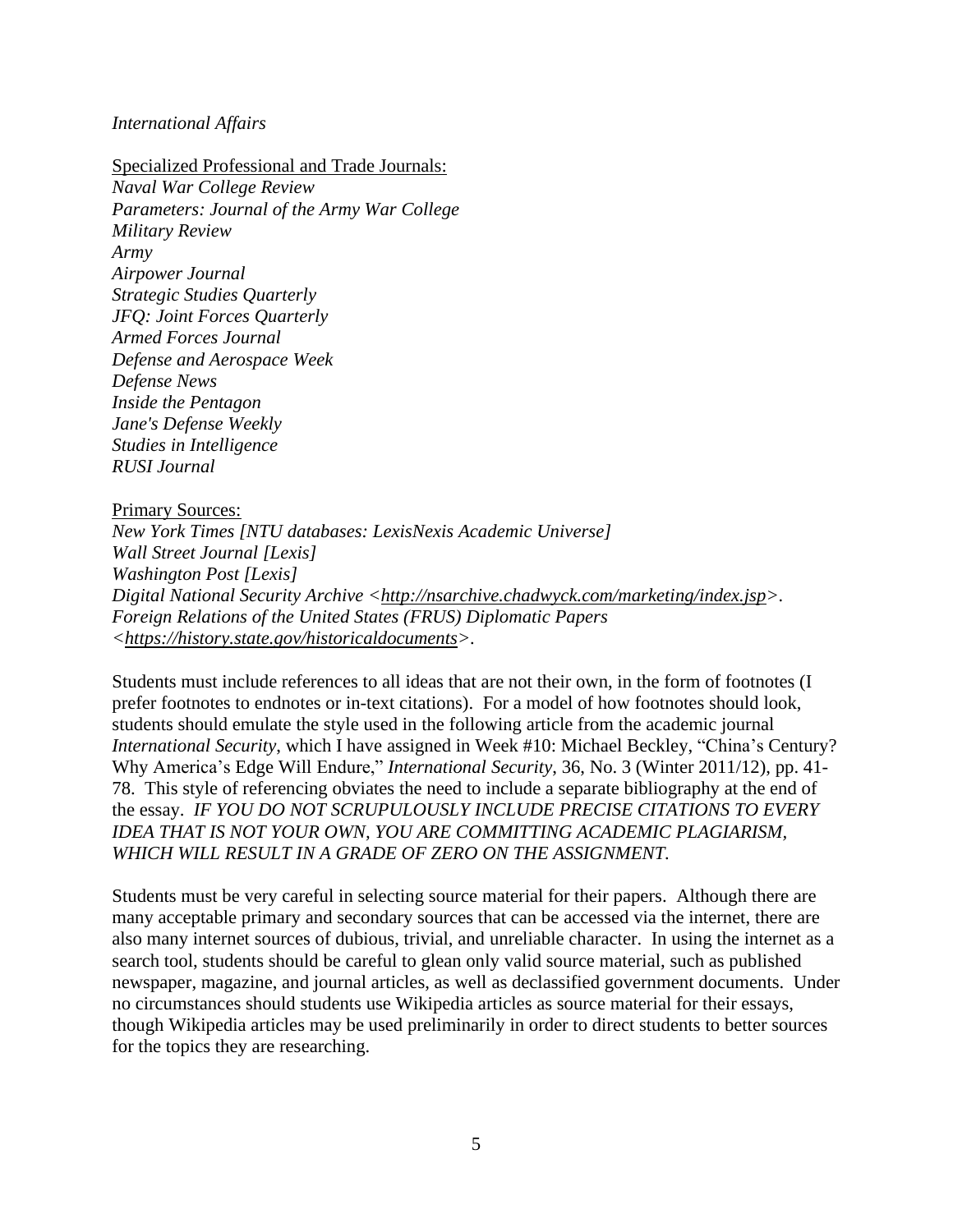A draft version of the essay's introductory paragraph, which should provide a clear and comprehensive outline of the paper's core argument, is due at the beginning of class on Week #6. I will return the reviewed and graded introductory paragraphs/outlines at the end of class on Week #7.

# **COURSE TEXTS**

\*Richard Betts, *American Force: Dangers, Delusions, and Dilemmas in National Security* (Columbia University Press, 2012).

I strongly recommend purchasing this book because we will read all of it over the course of the trimester*.*

\*Robert Jervis, Francis J. Gavin, Joshua Rovner, and Diane N. Labrosse, eds., *Chaos in the Liberal Order: The Trump Presidency and International Politics in the Twenty-First Century* (Columbia University Press, 2018).

Although this edited volume is excellent, we will only be covering some of its many essays.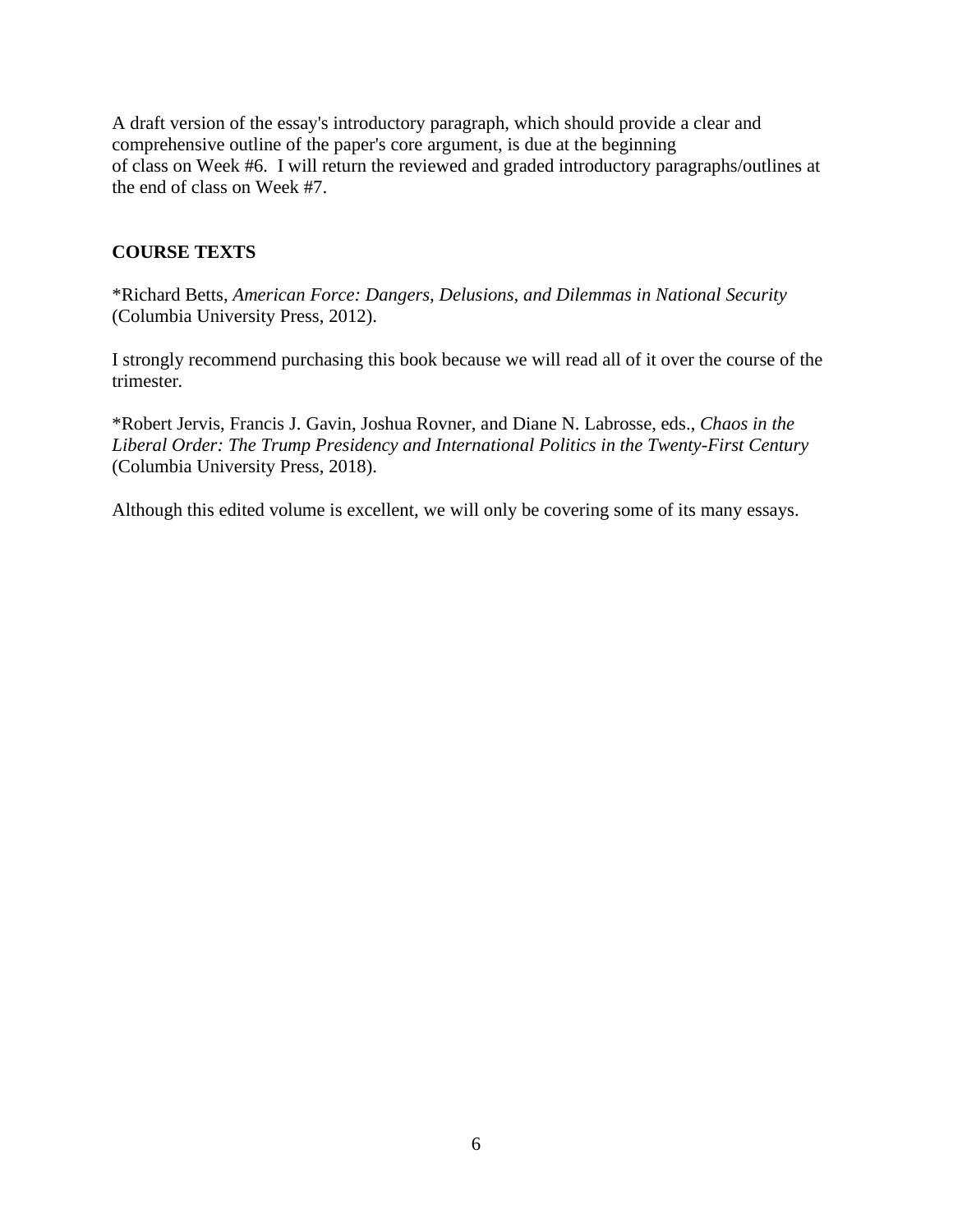## **COURSE SCHEDULE**

# **Part I: Introduction**

## **Week #1: Introduction to the Course**

## **NO REQUIRED READINGS**

## *In-class handouts***:**

Excerpt from the Farewell Address of President George Washington, September 19, 1796.

Excerpt from Secretary of State John Quincey Adams' Address Celebrating the Declaration of Independence, July 4, 1821.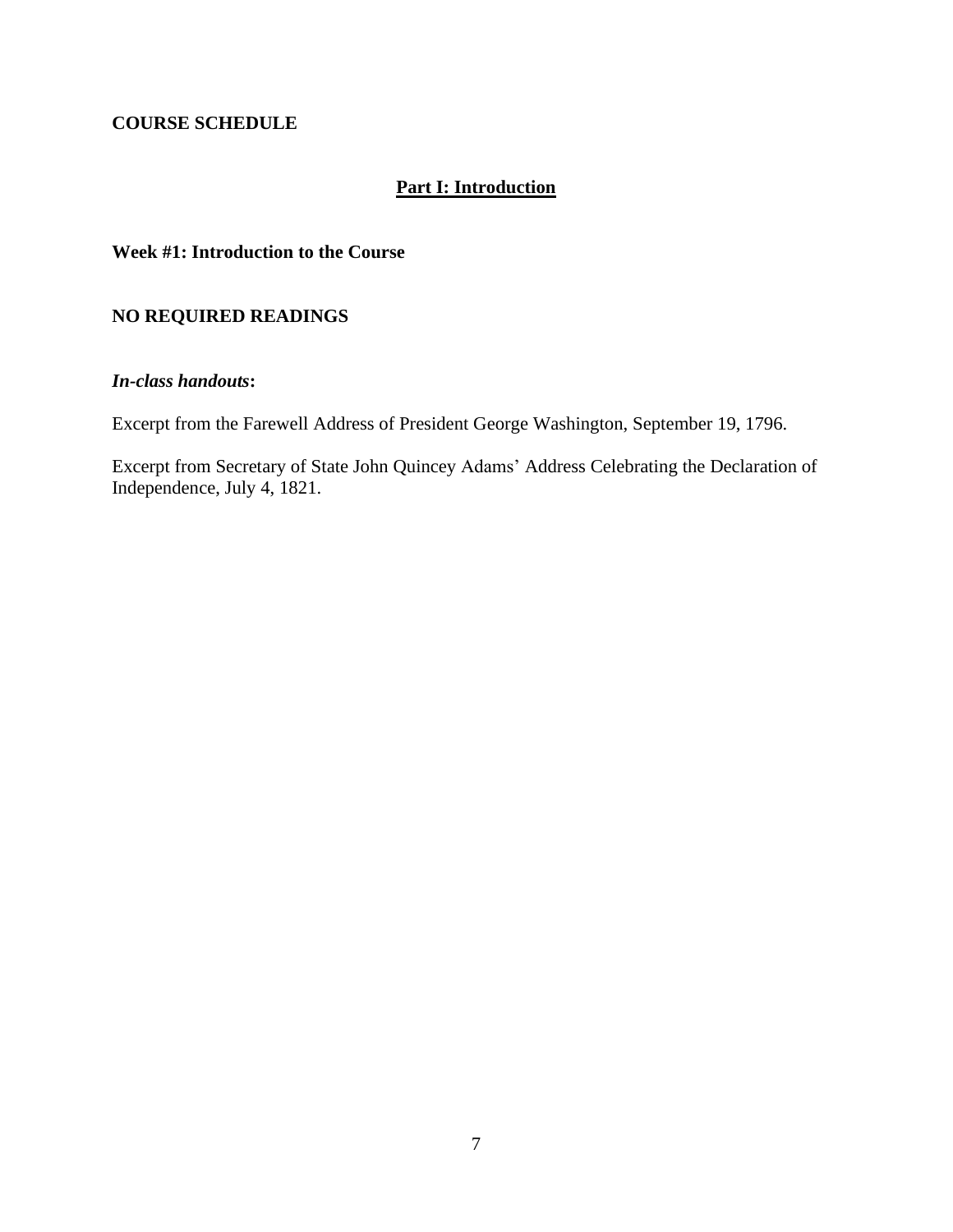**Week #2: Evaluating Success and Failure in Foreign Policy**

*Discussion questions: (1) Why is it extremely difficult to evaluate foreign policy outcomes? Is it even possible to do so objectively? (2) Why are costs such an important, yet frequently neglected, criterion of foreign policy success or failure? (3) What are the strengths and weaknesses of Baldwin***'***s analytical framework for assessing success and failure in foreign policy? (4) How does Drezner illuminate the problem of selection bias in assessing foreign policy instruments, such as economic sanctions?*

# *Required reading:*

David A. Baldwin, "Success and Failure in Foreign Policy," *Annual Review of Political Science* (2000), pp. 167-182.

Daniel W. Drezner, "The Hidden Hand of Economic Coercion," *International Organization*, 57, No. 3 (Summer 2003), pp. 643-659.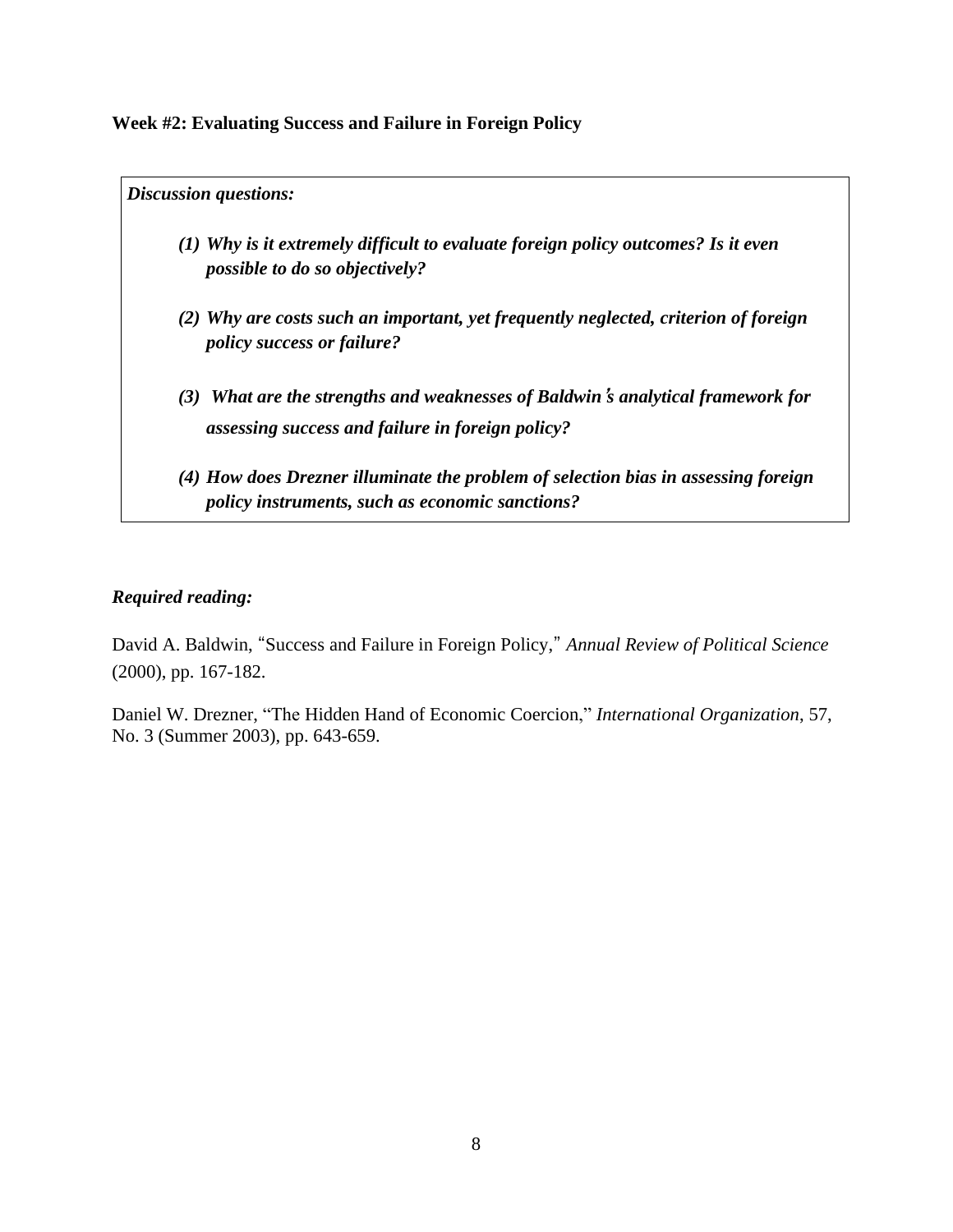**Week #3: Is the United States "Exceptional"?**

*Discussion Questions:*

- *(1) Is the United States "exceptional" or is it just a typical great power?*
- *(2) Do you think that Woodrow Wilson has had a positive or negative impact on the subsequent trajectory of U.S. foreign policy?*
- *(3) Does America's promotion of democracy abroad compromise its democracy at home?*
- *(4) How does President Trump construe the term "exceptionalism"?*

## *Required readings:*

Henry Kissinger, *Diplomacy* (Simon & Schuster, 1995), Ch. 2 (pp. 29-55).

Samuel P. Huntington, "American Ideals Versus American Institutions," *Political Science Quarterly*, 97, No. 1 (Spring 1982), pp. 1-37 (esp. 15-37).

Stephen Wertheim, "Trump Against Exceptionalism: The Sources of Trumpian Conduct," in Jervis, Gavin, Rovner and Labrosse, eds., *Chaos in the Liberal Order*, Ch. 9 (pp. 125-135).

### *In-class handout:*

President Woodrow Wilson's War Message to the U.S. Congress, April 2, 1917.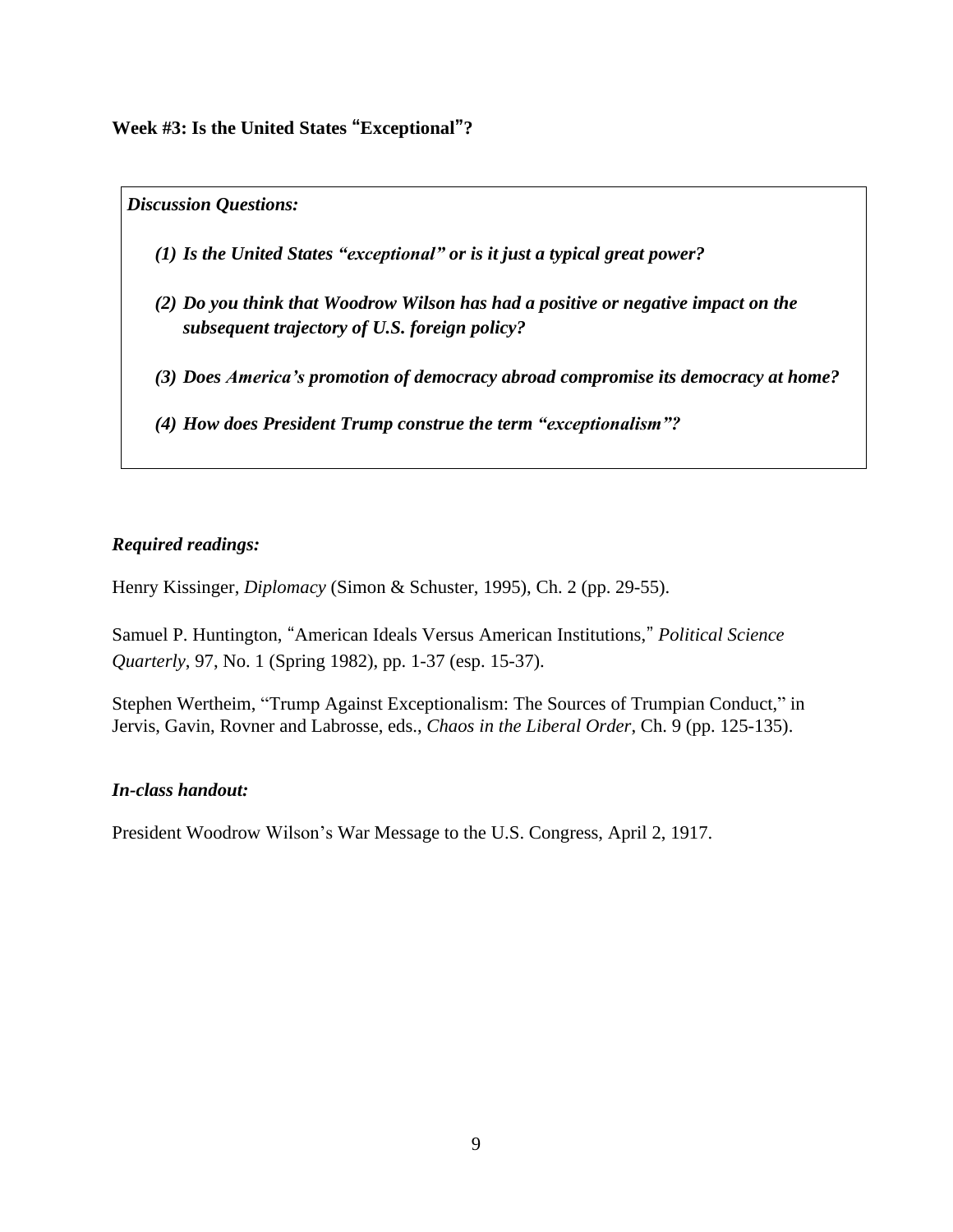# **Part II: Aspects of Military Statecraft**

### **Week #4: Grand Strategy**

#### *Discussion Questions:*

- *(1) What is grand strategy? Are grand strategies necessary?*
- *(2) In what crucial respect was America's Cold War grand strategy of containment based on a* **"***wobbly***"** *and* **"***incoherent***"** *military strategy?*
- *(3) Would present-day U.S. interests be better served by a grand strategy of offshore balancing or continued deep engagement?*
- *(4) Has Trump dramatically transformed the grand strategy he inherited from his post-Cold War predecessors?*

### *Required readings:*

Hal Brands, *What Good is Grand Strategy?* (Cornell Univ. Press, 2014), Introduction (pp. 1-16).

Richard Betts, *American Force,* Ch. 2 (pp. 19-49).

Stephen G. Brooks, G. John Ikenberry, and William C. Wohlforth, "Lean Forward: In Defense of American Engagement," *Foreign Affairs*, 92, No. 1 (Jan./Feb. 2013), pp. 130-142.

John J. Mearsheimer and Stephen M. Walt, "The Case for Offshore Balancing: A Superior U.S. Grand Strategy," *Foreign Affairs*, (July/August 2016), pp. 70-83.

Barry R. Posen, "The Rise of Illiberal Hegemony: Trump's Surprising Grand Strategy," *Foreign Affairs*, 97, No. 2 (March/April 2018), pp. 20-27.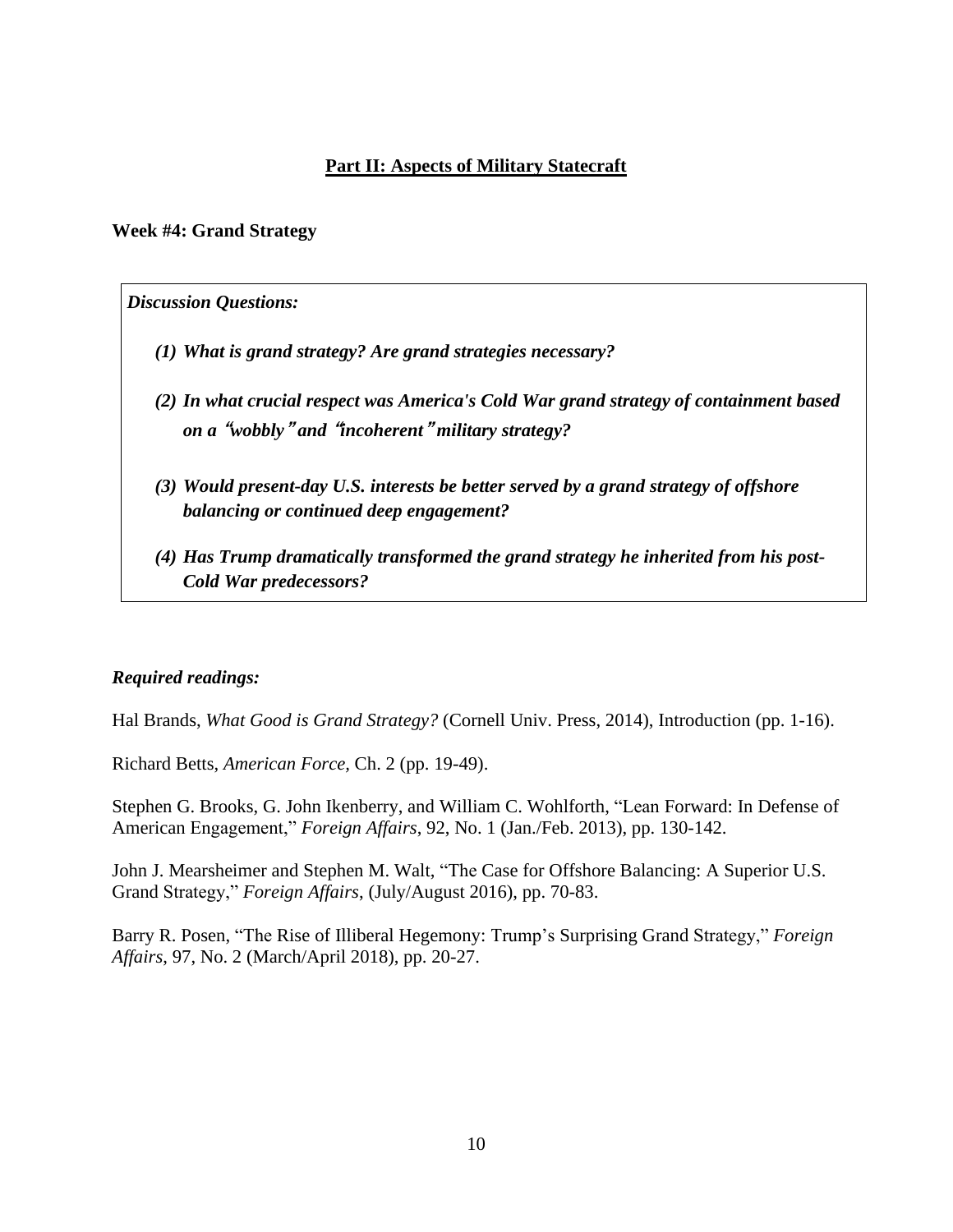**Week #5: Military Strategy and Defense Spending**

*Discussion Questions:*

- *(1) Has the United State been on a "permanent war" footing since the end of the Cold War? If so, why?*
- *(2) What is military strategy? Why is it important?*
- *(3) Why is military power so difficult to use effectively in wartime?*
- *(4) Is the U.S. defense budget too big, too small, or just right?*

*IN-CLASS FILM: President Dwight D. Eisenhower's Televised Farewell Address, January 17, 1961*

# *Required readings:*

Richard Betts, *American Force*, Ch.'s 10-12 (pp. 232-299).

Jessica T. Mathews, "America's Indefensible Defense Budget," *New York Review of Books*, 66, No. 12, July 18, 2019, pp. 23-24.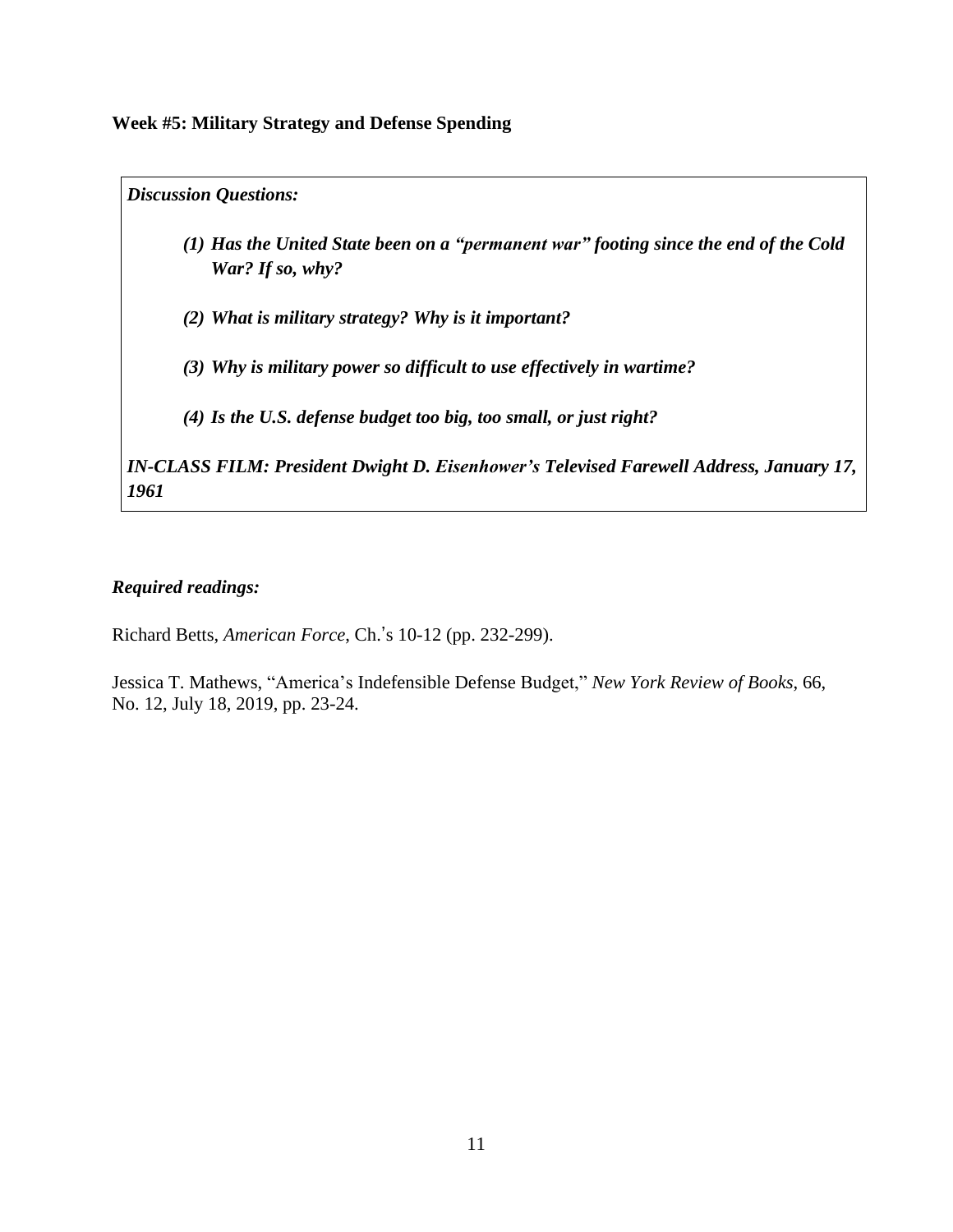## **Week #6: Civil-Military Relations**

# **[RESEARCH PAPER INTRODUCTORY PARAGRAPH DUE AT BEGINNING OF CLASS]**

# *Discussion Questions:*

- *(1) Why is there an inherent tension in civil-military relations?*
- *(2) According to Bacevich, why have post-1945 civil-military relations in the United States been dysfunctional? According to Betts, why have they been relatively functional?*
- *(3) Is the Weinberger/Powell Doctrine a useful guidepost for the use of military force by the United States?*
- *(4) Was it reassuring or unnerving that President Trump appointed so many serving and retired military officers to important posts in his administration?*

## *Required readings:*

Andrew Bacevich, "Elusive Bargain: The Pattern of U.S. Civil-Military Relations Since World War II," in Bacevich, ed., *The Long War: A New History of U.S. National Security Policy Since World War II* (Columbia Univ. Press, 2007), pp. 207-264.

Betts, *American Force*, Ch. 9 (pp. 201-231).

"The Uses of Military Power," Remarks Prepared for Delivery by the Hon. Caspar W. Weinberger, Secretary of Defense, to the National Press Club, Washington, DC, Nov. 28, 1984. < https://www.pbs.org/wgbh/pages/frontline/shows/military/force/weinberger.html>.

Charlie Savage, "Controlling the Chief," *New York Review of Books*, February 8, 2018, pp. 24- 26.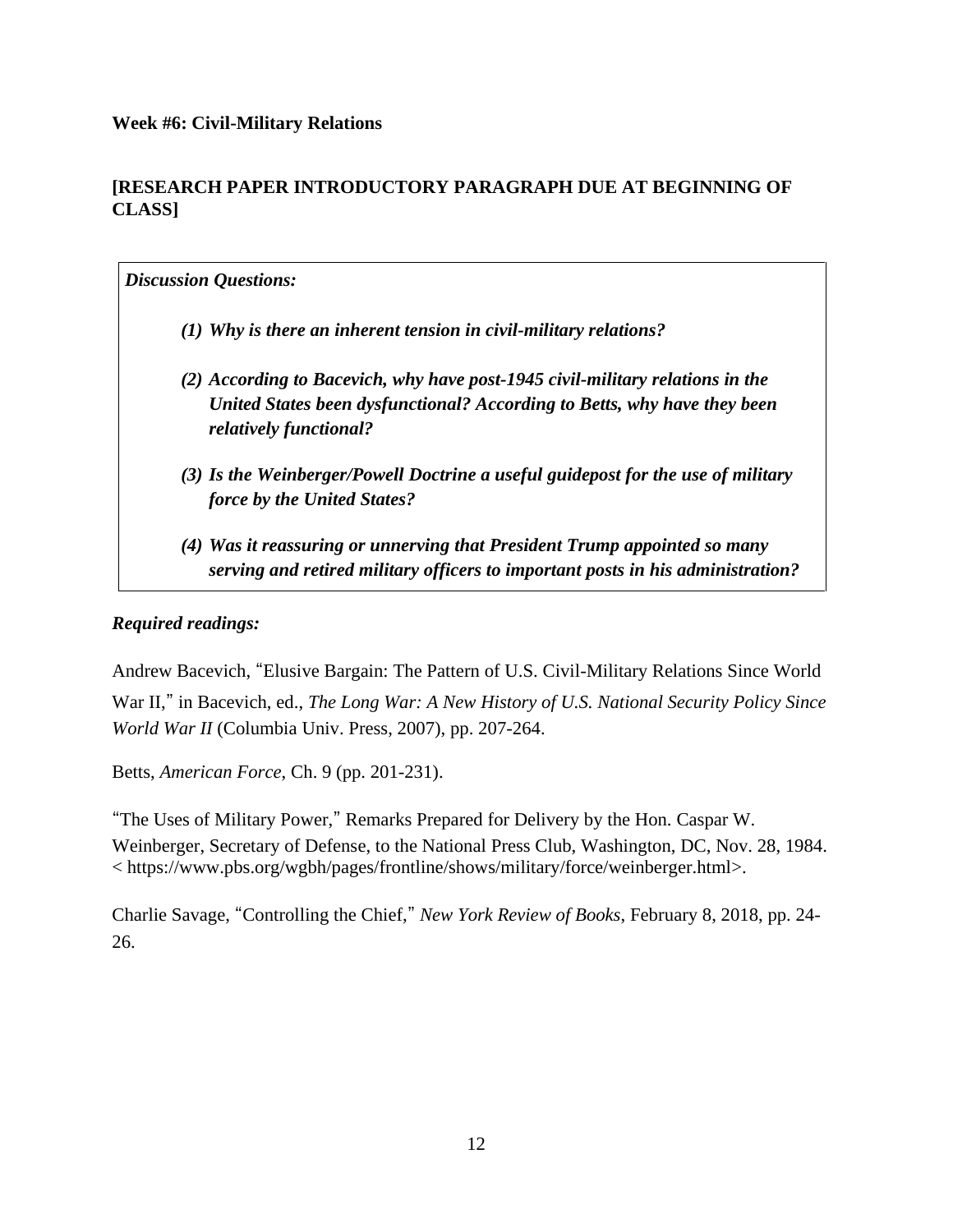# **[INTRO PARAGRAPHS RETURNED AT THE END OF CLASS]**

## *Discussion Questions:*

- *(1) Are all Weapons of Mass Destruction more or less equally frightening?*
- *(2) Is there a causal relationship between U.S. grand strategy and the likelihood that it will be victimized by WMD attacks?*
- *(3) Are airstrikes the best way to prevent Iran from developing nuclear weapons?*
- *(4) Have U.S. efforts to counter the proliferation of nuclear weapons been counterproductive?*

*In-Class Film: Scott Sagan and Kenneth Waltz, "The Spread of Nuclear Weapons: A Debate Renewed," University of California, Santa Barbara, February 24, 2005.*

# *Required readings:*

Betts, *American* Force, Ch.'s 4 and 6 (pp. 81-104; 128-144).

John Mueller, *Atomic Obsession: Nuclear Alarmism from Hiroshima to Al-Qaeda* (Oxford Univ. Press, 2010), Ch's. 9-11 (pp. 115-158).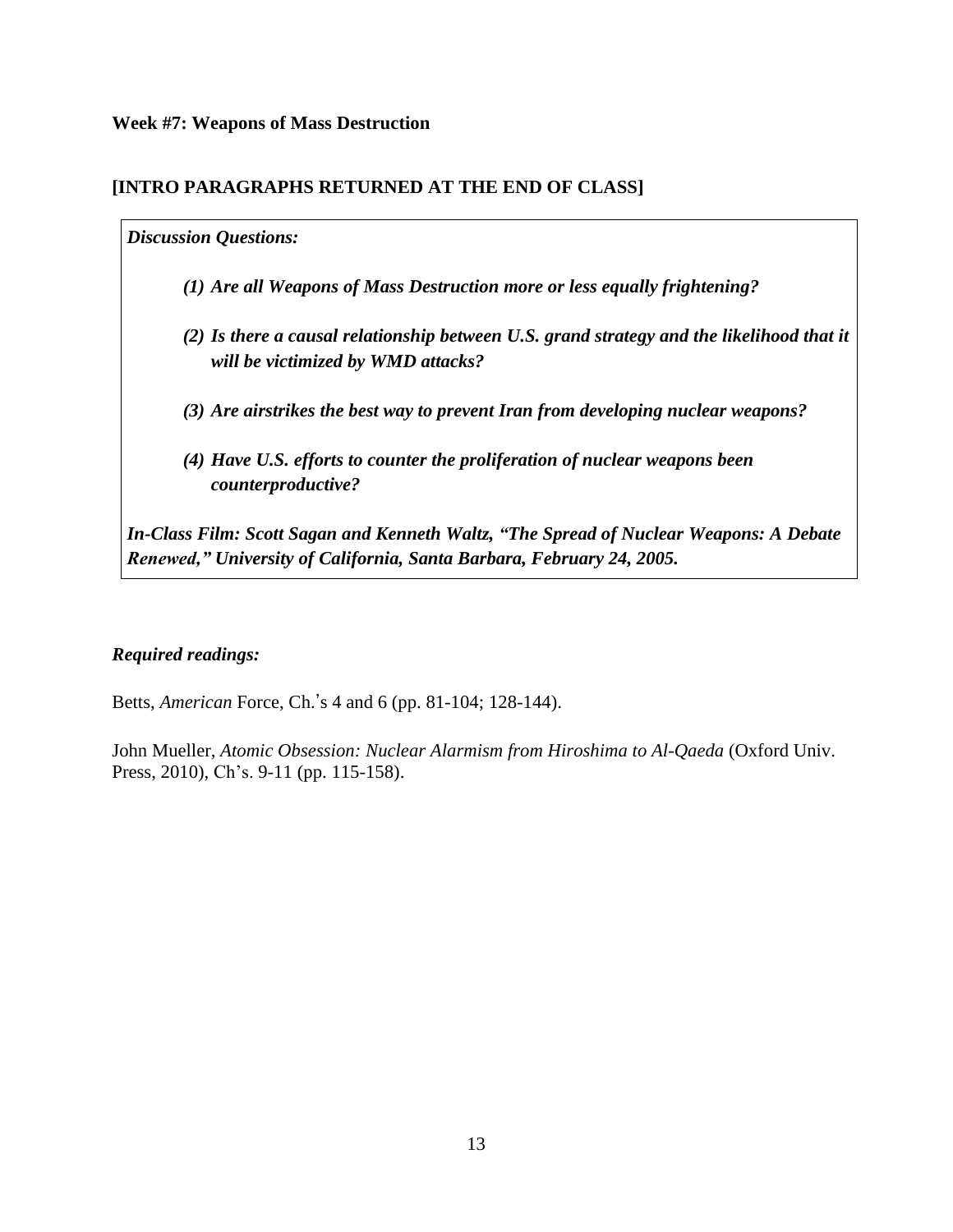**Week #8: Counterterrorism and Counterinsurgency Wars**

*Discussion Questions:*

- *(1) How worrisome is the threat posed to the United States by terrorism?*
- *(2) Do you think that Cohen's and Zenko's counterfactual post-9/11 U.S. counterterrorism strategy would have been more successful than the actual one pursued by the George W. Bush administration? Would it have been viable?*
- *(3) Which is the correct lesson to draw from the Vietnam, Afghanistan, and Iraq wars, that the U.S. needs to more effectively wage counterinsurgency wars or that the U.S. should never wage COIN wars in the first place?*
- *(4) Has Donald Trump's counterterrorism policy been much different from those of Obama and (George W.) Bush, in terms of strategy, tactics, or outcome?*

*In-Class Film: "The Rise of ISIS" (PBS Frontline Series, 2014).*

# *Required readings:*

Richard Betts, *American Force*, Ch.'s 5 & 7 (pp. 105-127, 145-170).

Michael A. Cohen and Micah Zenko, *Clear and Present Safety: The World Has Never Been Better and Why That Matters to Americans* (Yale Univ. Press, 2019), pp. 131-155.

Daniel Byman, "Assessing Trump's Emerging Counterterrorism Policy," in Jervis, Gavin, Rovner, and Labrosse, eds., *Chaos in the Liberal Order*, Ch. 15 (pp. 198-209).

James Thomson, "How Could Vietnam Happen? An Autopsy" *The Atlantic Monthly*, April 1968.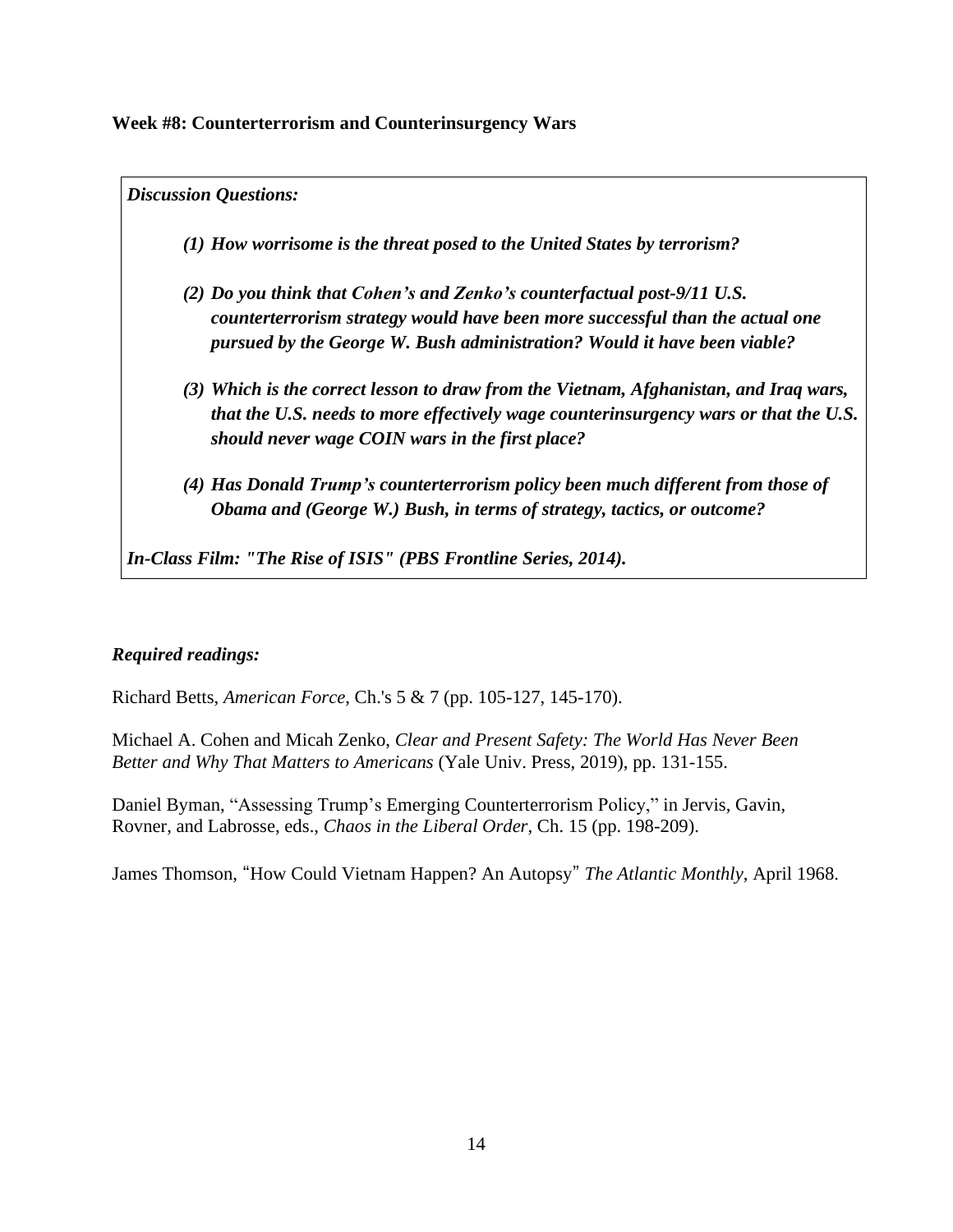*Discussion Questions:*

- *(1) Is it wise for the United States to tell other countries' governments how to rule their people?*
- *(2) Under what conditions will humanitarian intervention be most likely to succeed? Are these conditions feasible in most cases?*
- *(3) In what respects did Libya (2011) serve as a cautionary tale for advocates of humanitarian intervention?*
- *(4) Should the United States have militarily intervened to stop the bloodshed in Syria? If so, how?*

# *Required readings:*

Richard Betts, *American Force*, Ch. 3 (pp. 50-80).

Alan Kuperman, "Obama's Libya Debacle: How a Well-Meaning Intervention Ended in Failure," *Foreign Affairs*, 94, No. 2 (Mar/Apr 2015), pp. 66-77.

Daniel Byman, "Six Bad Options for Syria," *The Washington Quarterly*, 38, No. 4 (Winter 2016), pp. 171-186.

Mark Philip Bradley, "The United States and the Global Human Rights Order," in Jervis, Gavin, Rovner, and Labrosse, eds., *Chaos in the Liberal Order*, Ch. 25 (pp. 331-336).

Samuel Moyn, "Donald Trump and the Irrelevance of Human Rights," in Jervis, Gavin, Rovner, and Labrosse, eds., *Chaos in the Liberal Order*, Ch. 26 (pp. 337-340).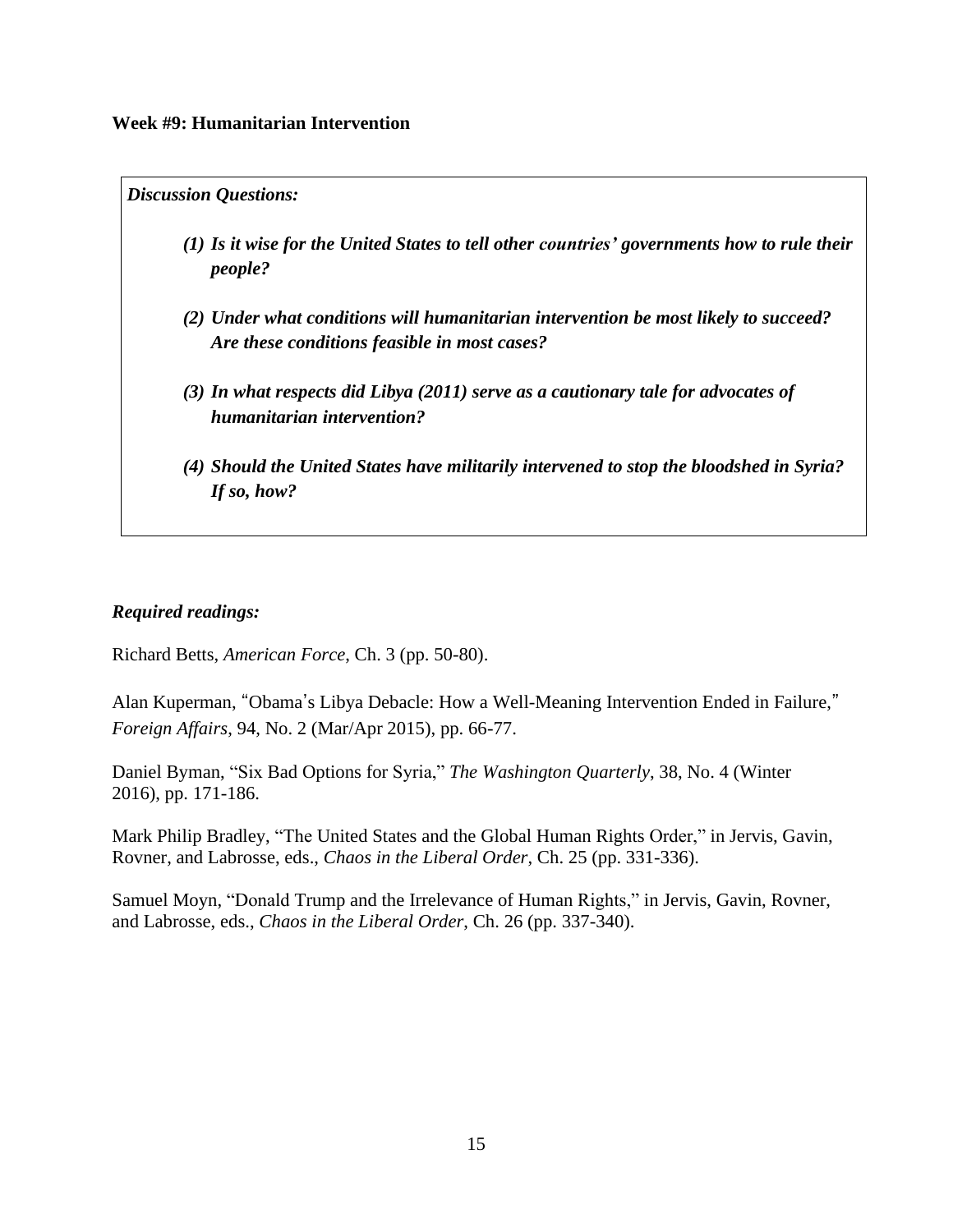# **Part III: Great Power Challenges**

### **Week #10: China**

*Discussion Questions: (1) Is China poised to overtake the United States as the preeminent power in the international system? (2) What is the "responsible stakeholder" strategy? Has it failed? (3) Does China's rise inevitably threaten vital U.S. interests? (4) Should the United States pursue a laissez-faire or interventionist economic policy towards China?*

*In-Class Film: "Can China Rise Peacefully?" Debate Between John Mearsheimer and Yan Xuetong, Tsinghua University, Nov. 2, 2013*

### *Required readings:*

Michael Beckley, "China's Century? Why America's Edge Will Endure," *International Security*, 36, No. 3 (Winter 2011/12), pp. 41-78.

Richard Betts, *American* Force, pp. 171-188.

Hal Brands and Zack Cooper, "After the Responsible Stakeholder, What? Debating America's China Strategy," *Texas National Security Review*, 2, No. 2 (Feb. 2019), pp. 69-81.

Charles Glaser, "Will China's Rise Lead to War? Why Realism Does Not Mean Pessimism," *Foreign Affairs*, 90, No. 2 (March/April 2011), pp. 80-91.

Aaron Friedberg, "A New U.S. Economic Strategy toward China?" *Washington Quarterly*, 40, No. 4 (Winter 2018), pp. 97-114.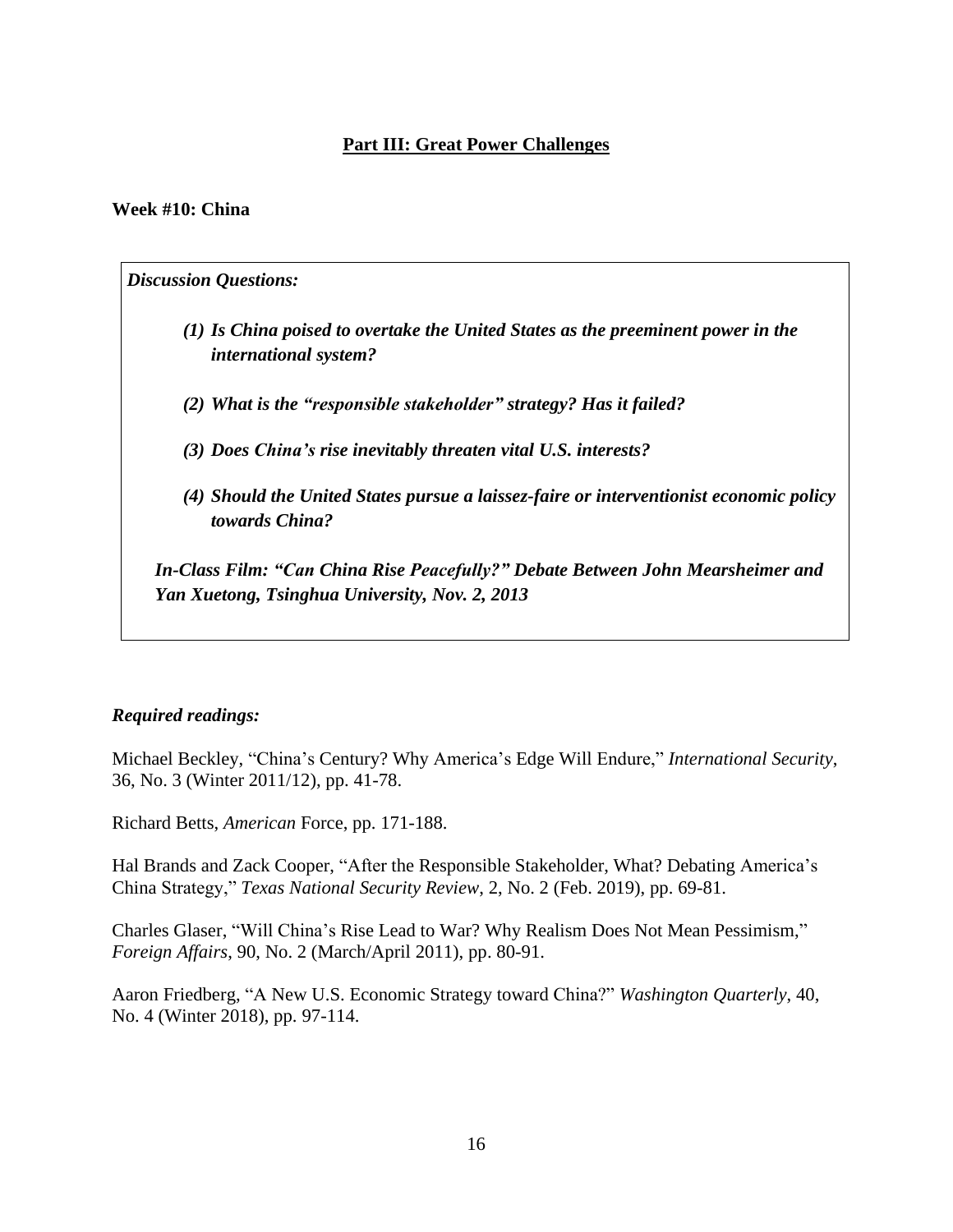### **Week #11: Russia**

# **[RESEARCH PAPERS DUE AT START OF CLASS IN HARDCOPY FORMAT]**

#### *Discussion Questions:*

- *(1) Are America's NATO allies a net benefit or cost to the United States?*
- *(2) Is Russia an enemy of the United States?*
- *(3) Was it a good idea for the United States to expand NATO into Eastern Europe?*
- *(4) Who was more to blame for the ongoing Ukraine crisis, the West or Russia?*

### *Required readings:*

Richard Betts, *American Force*, pp. 188-198.

John Mearsheimer, "Why the Ukraine Crisis is the West's Fault," *Foreign Affairs*, 93, No. 5 (Sept/Oct 2014), pp. 77-89.

Kimberly Martin, "Reconsidering NATO Expansion: A Counterfactual Analysis of Russia and the West in the 1990s," *European Journal of International Security*, 3, No. 2 (June 2018), pp. 135-161.

Stanley R. Sloan, "Donald Trump and NATO: Historic Alliance Meets A-historic President," in Jervis, Gavin, Rovner, and Labrosse, eds., *Chaos in the Liberal Order*, Ch. 17 (pp. 221-234).

Robert Legvold, "US-Russia Relations Unhinged," in Jervis, Gavin, Rovner, and Labrosse, eds., *Chaos in the Liberal Order*, Ch. 22 (pp. 287-300).

William R. Keylor, "The Future of the Atlantic Alliance Under President Trump," in Jervis, Gavin, Rovner, and Labrosse, eds., *Chaos in the Liberal Order*, Ch. 24 (pp. 322-327).